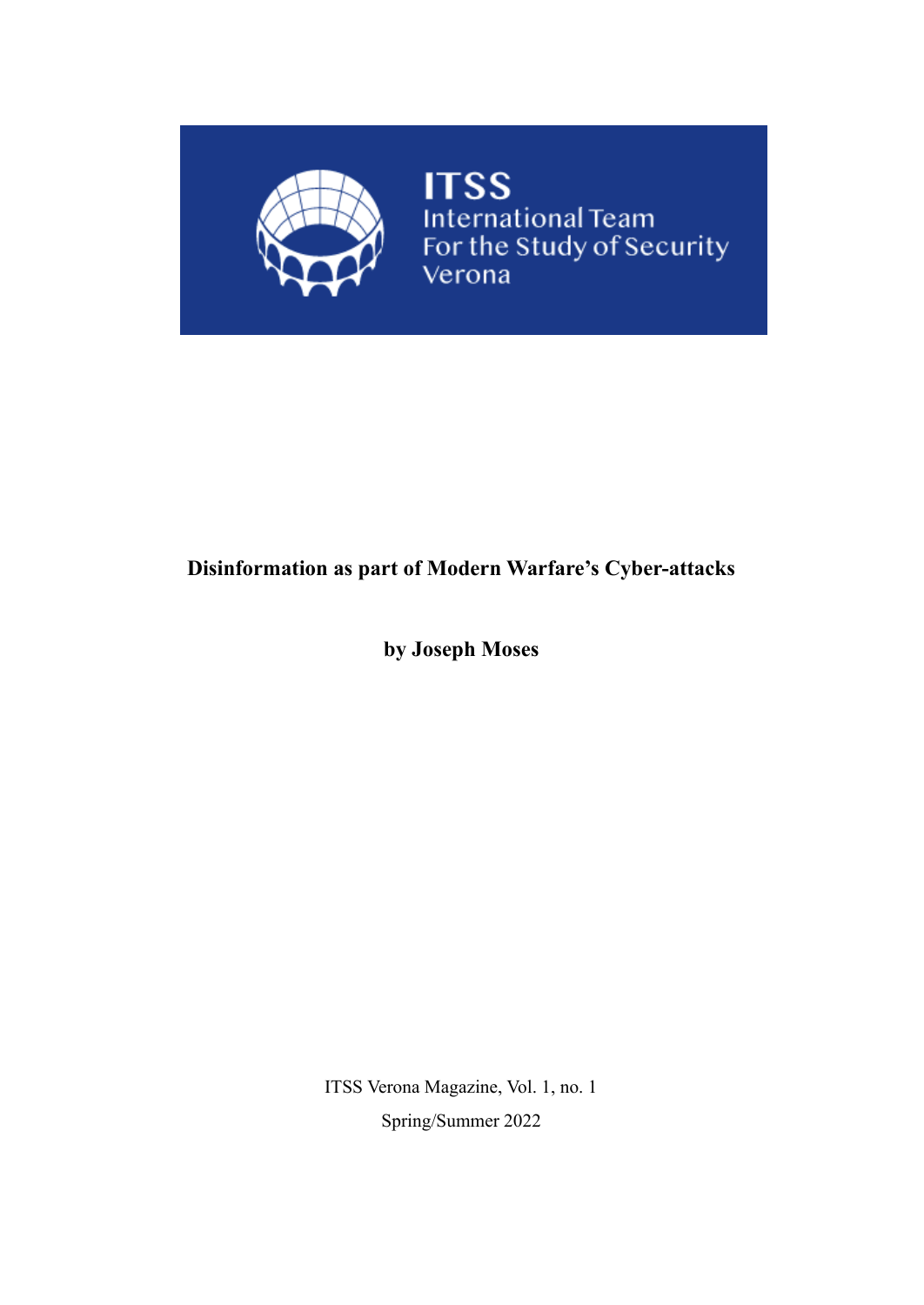# **Disinformation as part of Modern Warfare's Cyber-attacks**

Joseph Moses

**To cite this article**: Joseph Moses, *Disinformation as part of Modern Warfare's Cyber-attacks*, ITSS Verona Magazine, Vol. 1, no. 1, Spring/Summer 2022.

**Keywords**: Ukraine, Russia, Disinformation, Cyber-attacks, OSINT

**ITSS Verona website**:<https://www.itssverona.it/itss-magazine>

**LinkedIn:** <https://www.linkedin.com/company/itss-verona/>

**Instagram:** [https://instagram.com/itss\\_verona?igshid=YmMyMTA2M2Y=](https://instagram.com/itss_verona?igshid=YmMyMTA2M2Y=)

**Twitter:** <https://twitter.com/itssverona>

**Published online**: June 18th, 2022

Disinformation in the online realm is nothing new to any of us. However, the creation of narratives, false or unconfirmed urban legends and state-published propaganda all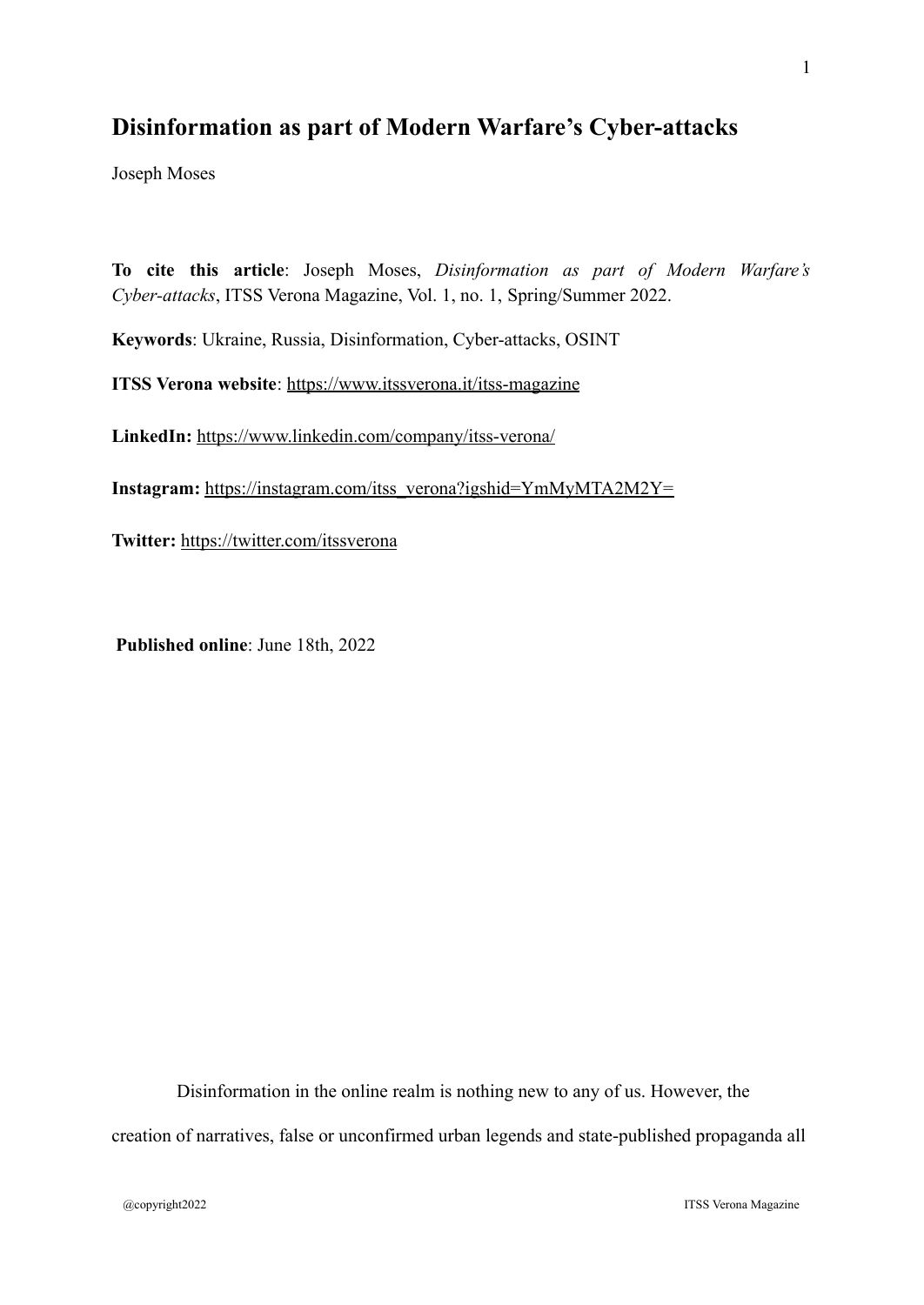affect morale – which directly affects troops and the public on the legitimacy of one's struggle on the ground, while also subverting narratives of the raw data people across the world get from social media and the mainstream about the conflict.

The presence of the OSINT (Open-Source Intelligence) community is being felt much more because of the proliferation of smart devices with internet access, while the spontaneous creation of independent and novel journalism groups to cover crises and events help provide an alternative to the mainstream and state-owned news sites and publications. These sometimes compliment each other or are at odds over what data or narrative is being put out. The information crisis, in both driving forward a narrative and for data collection, is a challenging task, especially in the current case of the invasion of Ukraine, which at the time of writing, is over a month in. When it comes to cyber-attacks in conventional wars, they have, in most cases, preceded the guns and tanks to both create panic and a sense of distrust and confusion of online information, and also as an attempt to subvert and disrupt civilian and military infrastructure. While these attacks still persist, the increase in social media usage has proliferated one mode of cyber-attacks, and that is information (*Why Disinformation Is a Cybersecurity Threat*, 2021).

Some of the most prominent state-state incidents of cyber disruption and/or disinformation have been the 2007 cyber-attacks on Estonia, during the 2008 attacks on Georgia during the invasion of Georgia and in 2022, preceding the invasion of Ukraine and the subsequent cyber-attacks on Russian websites by Anonymous. This paper will focus on the role of disinformation and the increasing prevalence of it as an aspect of the cyber onslaught to subvert narrative in modern warfare, in an attempt to legitimize one belligerent whilst delegitimizing the narrative of the other. It attempts to emphasize that not all cyber-attacks in perception need be an infrastructural attack alone, but also purely targeted

@copyright2022 ITSS Verona Magazine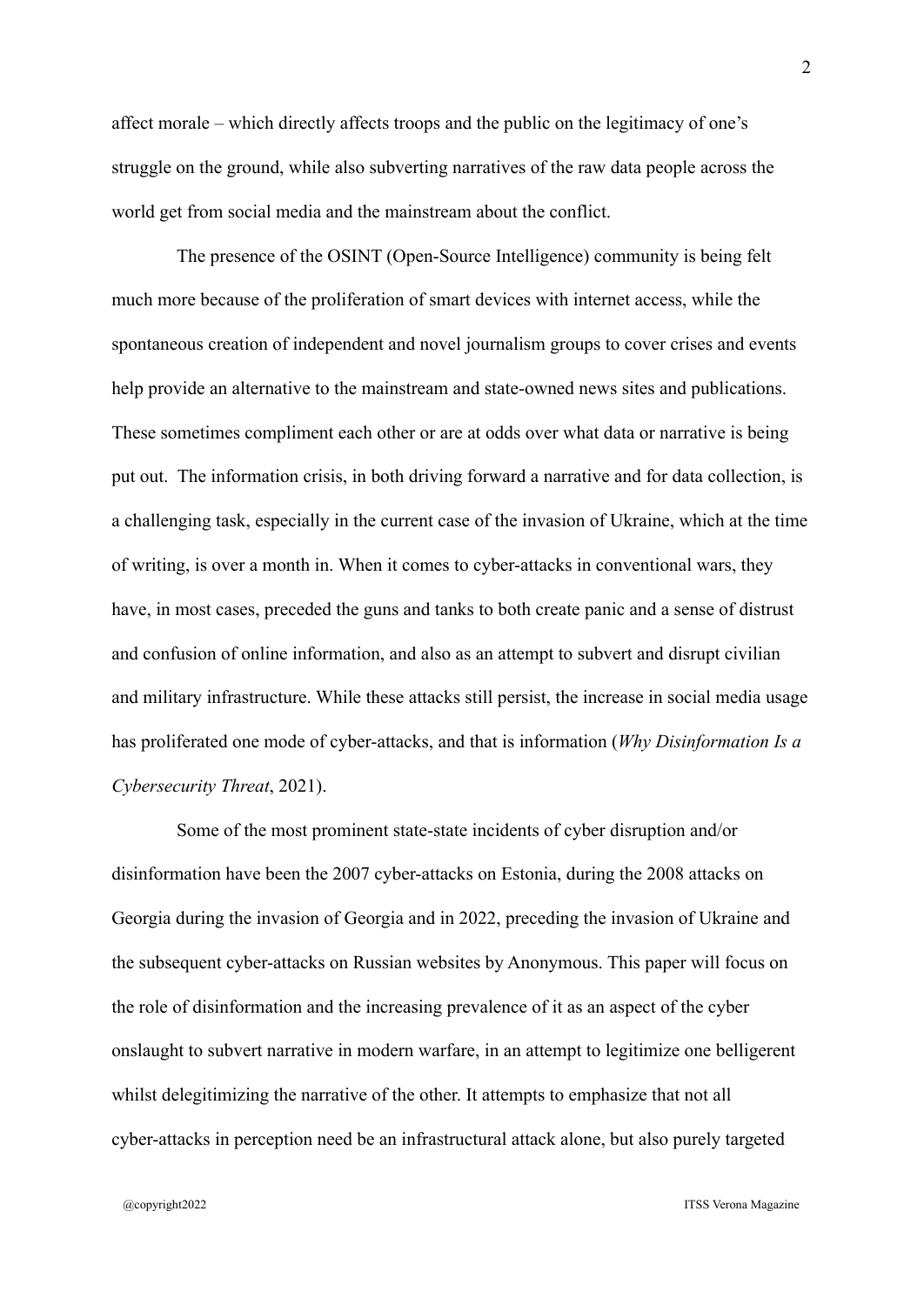against the consumer through the cyber medium through plain (dis)information and not just manipulated code.

#### **Estonia: Tallinn's Bronze Soldier incident**

The Bronze Soldier was a controversial Soviet memorial built at the site of several war graves. The Bronze Soldier had symbolic value to Estonia's Russians, symbolizing the defeat of Nazi Germany and their influence over Estonia, while the Estonians perceive it as a symbol of Soviet occupation post-World War II. In 2006, there was a petition to demolish the monument and a subsequent bill to facilitate its destruction, a move which was vetoed by the President. In February of 2007, Estonian nationalists attempted vandalizing it, following which the government claimed that the memorial ought to be relocated somewhere else and that Tallinn's intersection was not a proper place. This led to mass protests and riots for over two nights and was the worst Estonia had seen.

Estonia was targeted during this time with large-scale cyber-attacks. Botnets were used to flood servers and spam distribution. Botnets are individual internet-connected devices which are all used to launch a Distributed Denial of Service (DDoS) attack. In a DDoS, the devices(botnets) used may be the hacker's own devices or infected devices accessed remotely by the hacker without the knowledge of the owner. Political party websites were defaced and news portals' commentaries were spammed ("Estonia Fines Man for 'Cyber War,'" 2008). There were also attempts to change the Bronze Solder's Wikipedia page. Multiple Distributed Denial of Service (DDoS) attacks were facilitated by both individuals and botnets. Sources in 2009 claimed responsibility for the attacks, coming out of the Kremlin or groups supported by the Kremlin.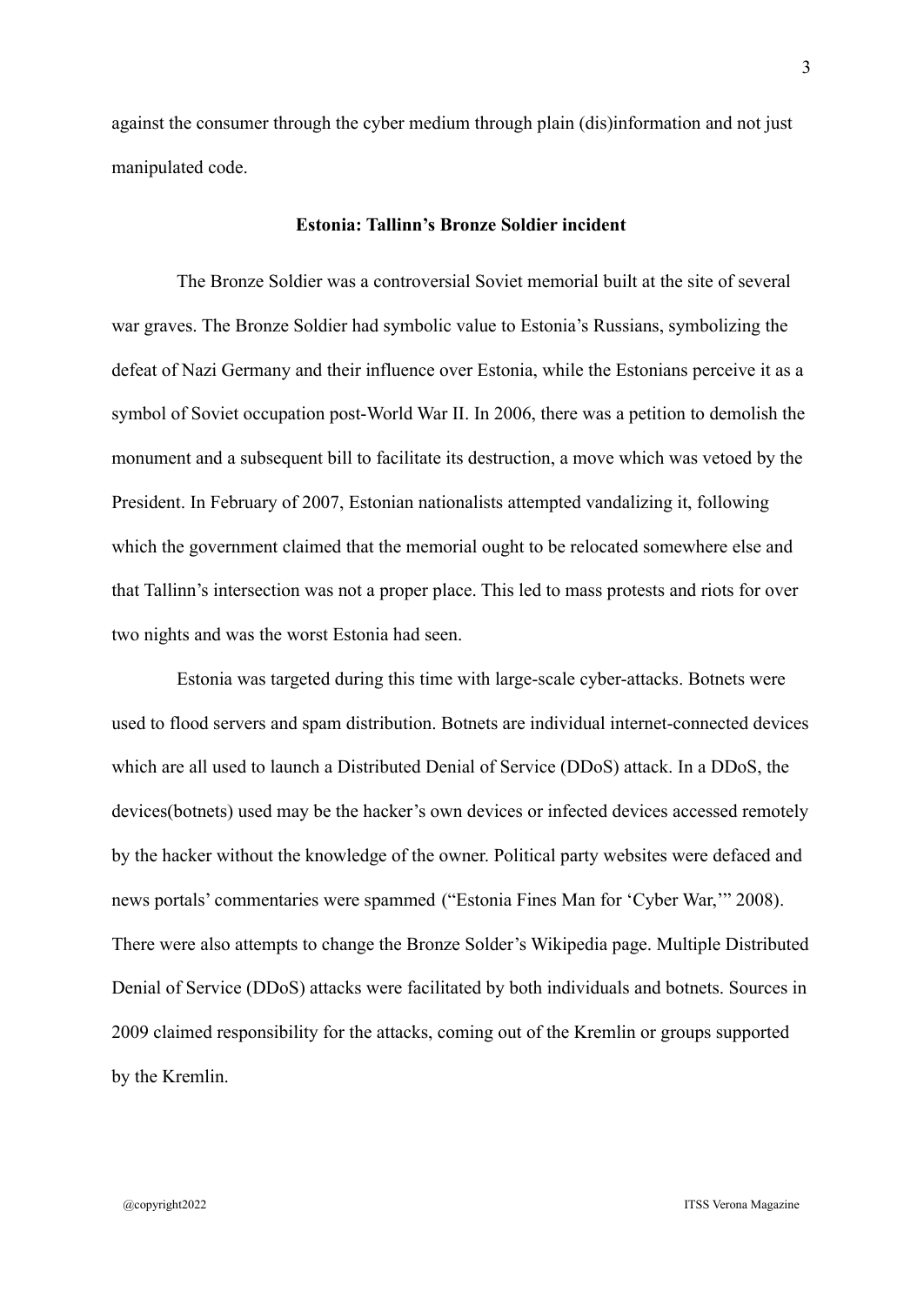The uniqueness of these attacks was that it was not purely state-sponsored but state-encouraged. Many of these hackers are believed to have enjoyed autonomy. Most of these were DDoS attacks meant to crash servers and slow down services. It was considered more of a broad attack on Estonia and its cyber services than of a targeted military attack. Banking services, media, police and government networks were all brought down. This virtual blitzkrieg was also successful because Estonia was one of the most networked countries in Europe at the time (Davis, 2007). The attackers had initially used low intensity attacks, like ping floods, and simple DoS attacks. After three days, on the  $30<sup>th</sup>$  of April, DDoS attacks through botnets were used to attack from 85,000 hacked computers. The online services of Estonia's largest bank, Hansabank, were down for a few hours. The reason this deserves a mention here is because it was one of the largest country-wide attacks by state-backed hackers and was similar to the attacks that followed in 2008 in Georgia.

## **Cyber-attacks during the Russo-Georgian war, 2008**

The armed conflict took place between the Russian Federation and Georgia in the August of 2008. It was triggered by the proximate cause of a territorial dispute over South Ossetia. The cyber assault was initiated almost 10 days before the military intervention by Russia. This was the first time a cyber-attack happened in synchronization with a conventional military operation. Georgia's national bank and the ministry of foreign affairs' websites were defaced. Websites of public and private services, news media and multiple other websites were all brought down with DoS attacks. Malware and malicious scripts were distributed through online forums. Email addresses of politicians were spammed and effects of this attack were relatively small as well. Instead of massive disruption, this attack had little effect beyond making internet access difficult and the government's ability to communicate internationally. This attack was not genuinely political in nature and was widespread.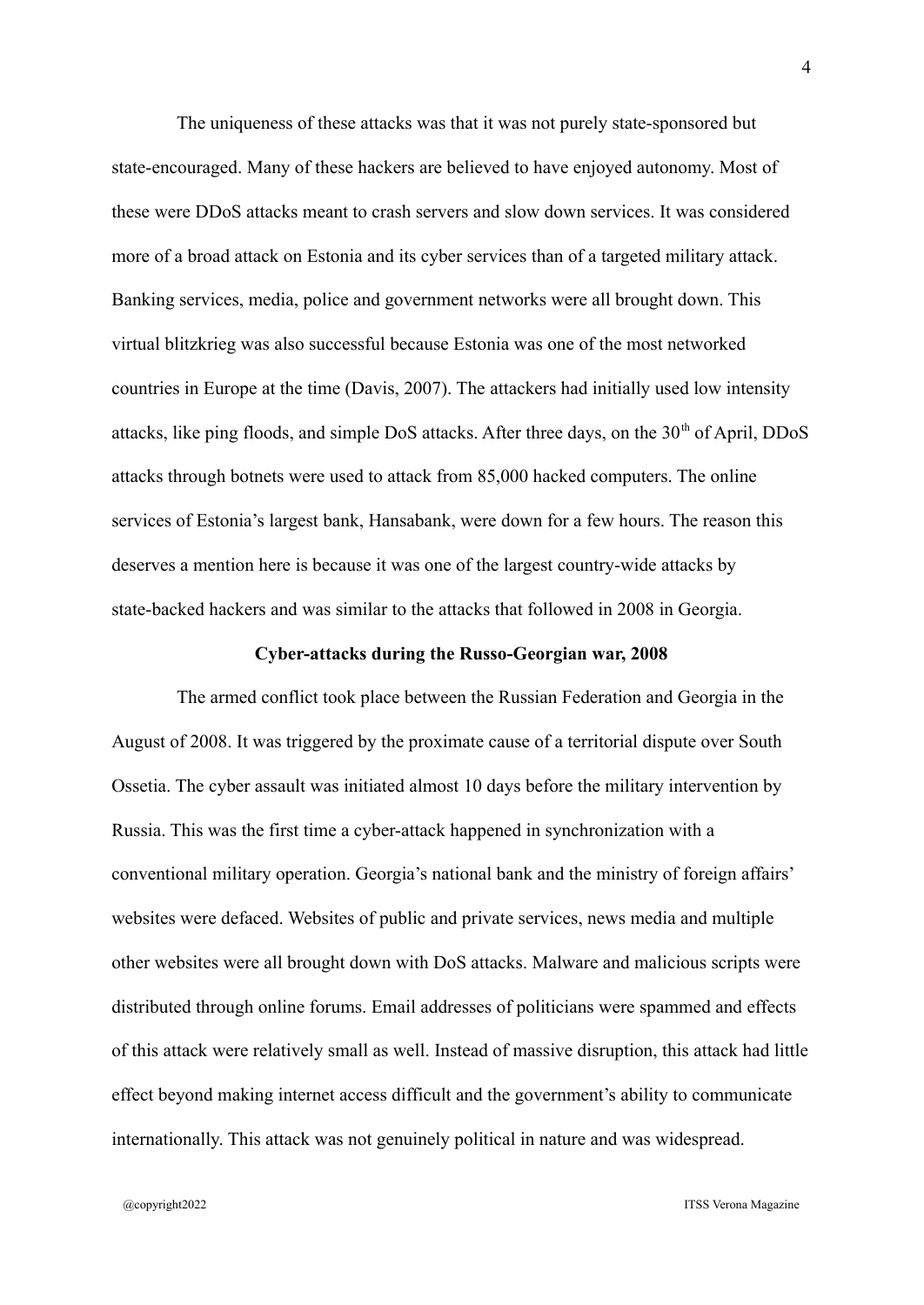Although fingers were pointed at Russia, NATO concluded that as with Estonia, "*there is no conclusive proof of who is behind the DDoS attacks*". The Russians launched an information campaign where Russian journalists were brought along with the Russian troops to report on the progress of the troops and highlight Georgian atrocities. This was very helpful for the Russians as it was these reported atrocities that were the proximate cause for Russian intervention (*Russian Ambassador to Georgia: At Least 2,000 People Died in Tskhinvali*, 2008).

As Thomas Rid mentions, in both of these attacks, the utility of disruption was limited and it was the precedent and warlike rhetoric that surrounded them that was responsible for their high profiles, however, the subversive side of the attacks – DDoS and Disinformation and half-truths – helped invoke a sense of panic in the public and a sense of distrust in their governments. As a subversive tactic, they are more outcomes of collective passion than strategic in the military sense.

### **Disinformation in the Russo-Ukrainian war, 2022**

While this conflict was also subjected to traditional cyber-attacks, it is also called the "first social media war", with disinformation spreading from TikTok, Telegram to Twitter and only later trickling down to the mainstream media (Suciu, 2022). Unlike what we would consider traditional cyber-attack (DDoS) this exploits a fundamental flaw in information security; the human being behind the screen, like the instance in phishing attacks.

As of the time of writing, the invasion of Ukraine is over a month in, and this article will only cover the cyber-attacks and the disinformation campaign directed towards both Ukraine and Russia only within this time period. Many of the incidents mentioned below are from secondary sources and are mostly as of yet unpublished resources.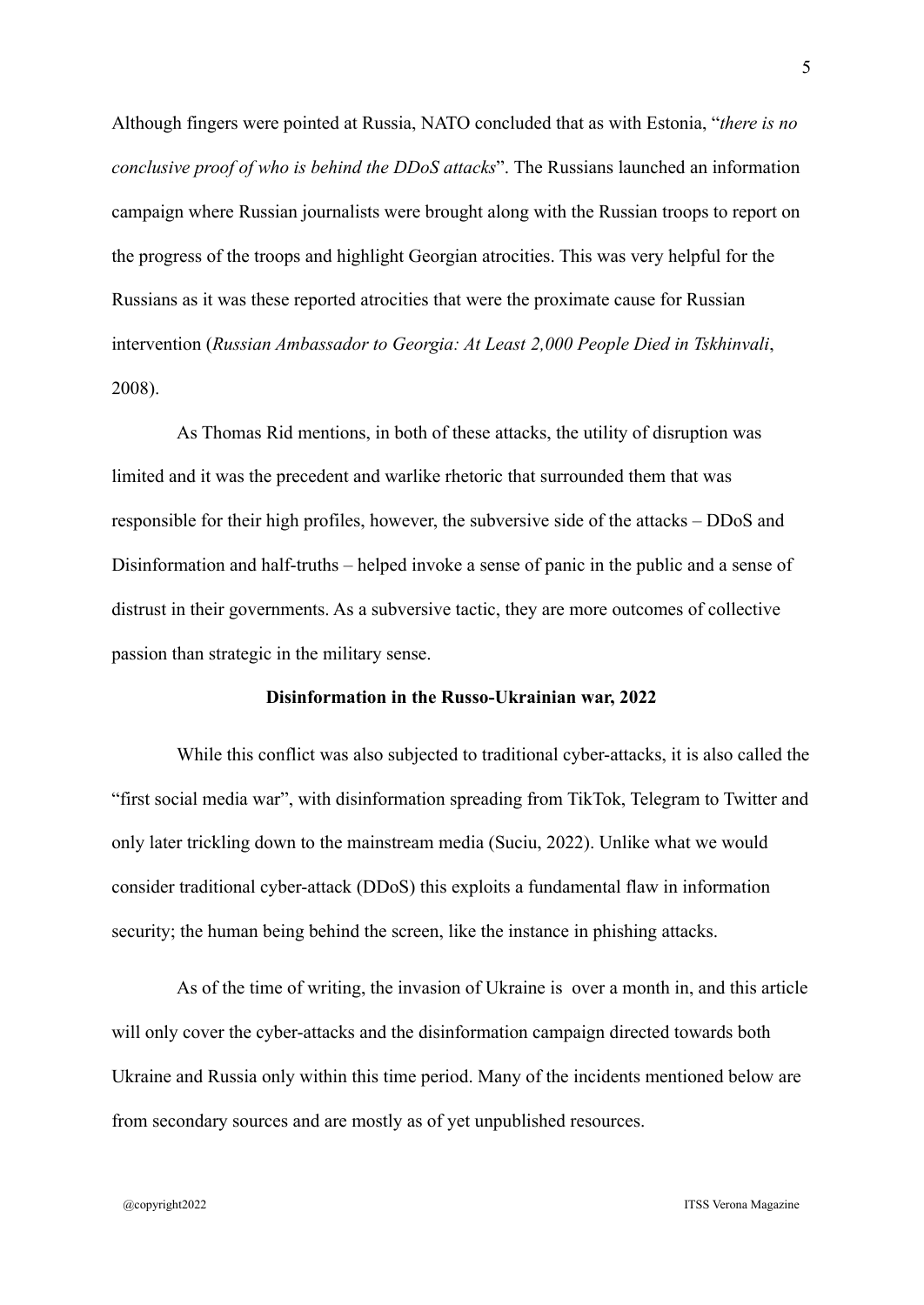Almost a week before the invasion took place, a high-volume cyber-attack temporarily blocked websites of Ukrainian defense agencies and banks and was deemed the largest of such an attack in the history of the country (CNN, 2022). It was a DDoS attack that was reportedly well-planned. These websites were down for a day. This was occurring as Russia had amassed around 150,000 troops on the Ukrainian border. Under Secretary of State from the US government, Victoria Nuland stated that it was "*Obviously, the Kremlin*", as this was a signature Kremlin move. The Ukrainians responded very quickly and the websites were recovered while the DDoS attacks were still underway. Ukraine concluded that it was Russia and Belarus responsible for the attack that hit them the previous month. The effect of it was mostly psychological. In an attack in January 2022, many government websites were targeted with messages stating that Ukrainians' personal information had been hacked. It displayed the message, "*Ukrainian! All your personal data has been uploaded to the public network. All data on the computer is destroyed, it is impossible to restore them. All information about you has become public, be afraid and wait for the worst. This is for you for your past, present and future. For Volhynia, for the OUN (Organization of Ukrainian Nationalists) UIA (Ukrainian Insurgent Army), for Galicia, for Polesie and for historical lands*", in Polish, Ukrainian and Russian (Newsource, 2022). While the message is interpreted to have subversive effects and point fingers away from Russia, the style of attack and the timing of it, casts doubt on Russia. Oleh Derevianko, founder of ISSP, a cybersecurity firm said, "*It's a good illustration how you can use a simple defacement attack as an informational operation tool when everyone is so nervous and agitated about potential information*" (CNN, 2022).

Following these attacks, there were multiple reports of car bombings in the Donbass, which the Russians speculated to be the work of the Ukrainians, where, upon closer inspection of the images that came out of the aftermath of the attack, the bodies in the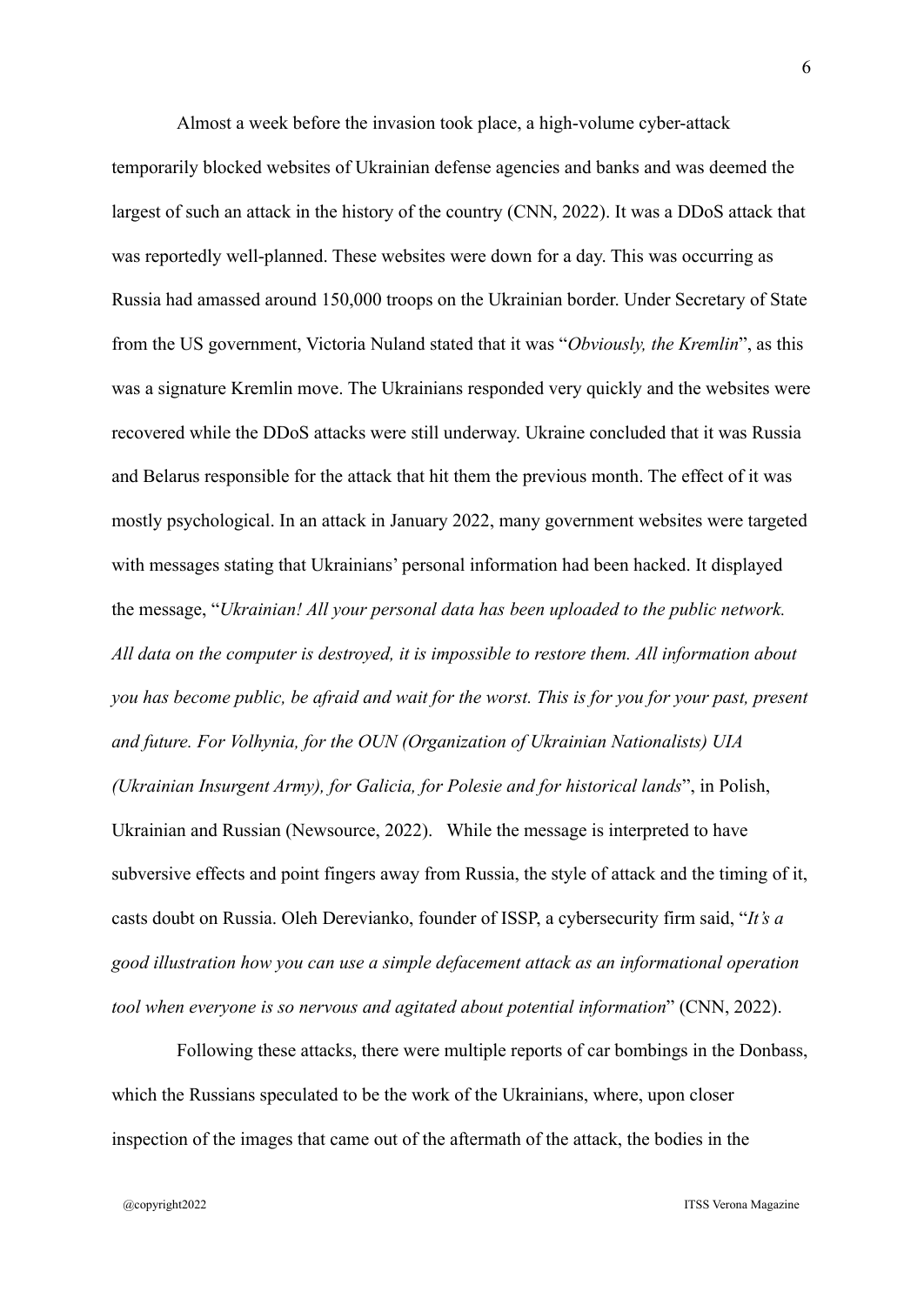vehicles appear to have cuts performed during an autopsy on their skulls – implying the use of cadavers to stage a false-flag attack (Waters, 2022). Videos of these were shared to stoke tensions within the Eastern Ukrainian ranks and help justify Putin's "Special Military Operation."

Following these cyber-attacks, after the start of the invasion, the hacker group Anonymous, released confidential contact information about employees of the Russian Ministry of Defense, after which videos were released from Ukraine of people allegedly calling those numbers and confronting them. Anonymous also took down a news site, Russia Today and hacked Russian state TV channels to broadcast Ukrainian themed songs (Milmo, 2022). Many other incidents of disinformation are allegations are wholesale publications of Russian propaganda against Ukraine (WION, 2022).

There have been multiple incidents of videos through both social media and OSINT channels showing captured Russian armored vehicles which were later proven to be Ukrainian and vice versa. The story of the heroic 13 soldiers who were said to have been killed on Snake Island were later found to be alive, totaling up to 82, according to Russian state media. It is now confirmed in a Facebook post by Ukraine's Naval Forces that the soldiers survived the viral radio exchange where the soldiers based on the island said "*Russian warship, go f\*\*\* yourself.*" (BBC, 2022). Multiple photos of Ukrainian President Volodymyr Zelenskyy donning military uniform, which were shared widely on social media as a rallying call and which invoked waves of support online, were fact checked to have been pictures from an inspection of a military bunker in 2021. A tweet about this on the second day of the invasion received almost 3,000 retweets in three days alone (Vercellone, 2022). Many pictures of the injured and the wounded being shared were proven to be from different incidents and from different years. A few claims of disinformation have been fact-checked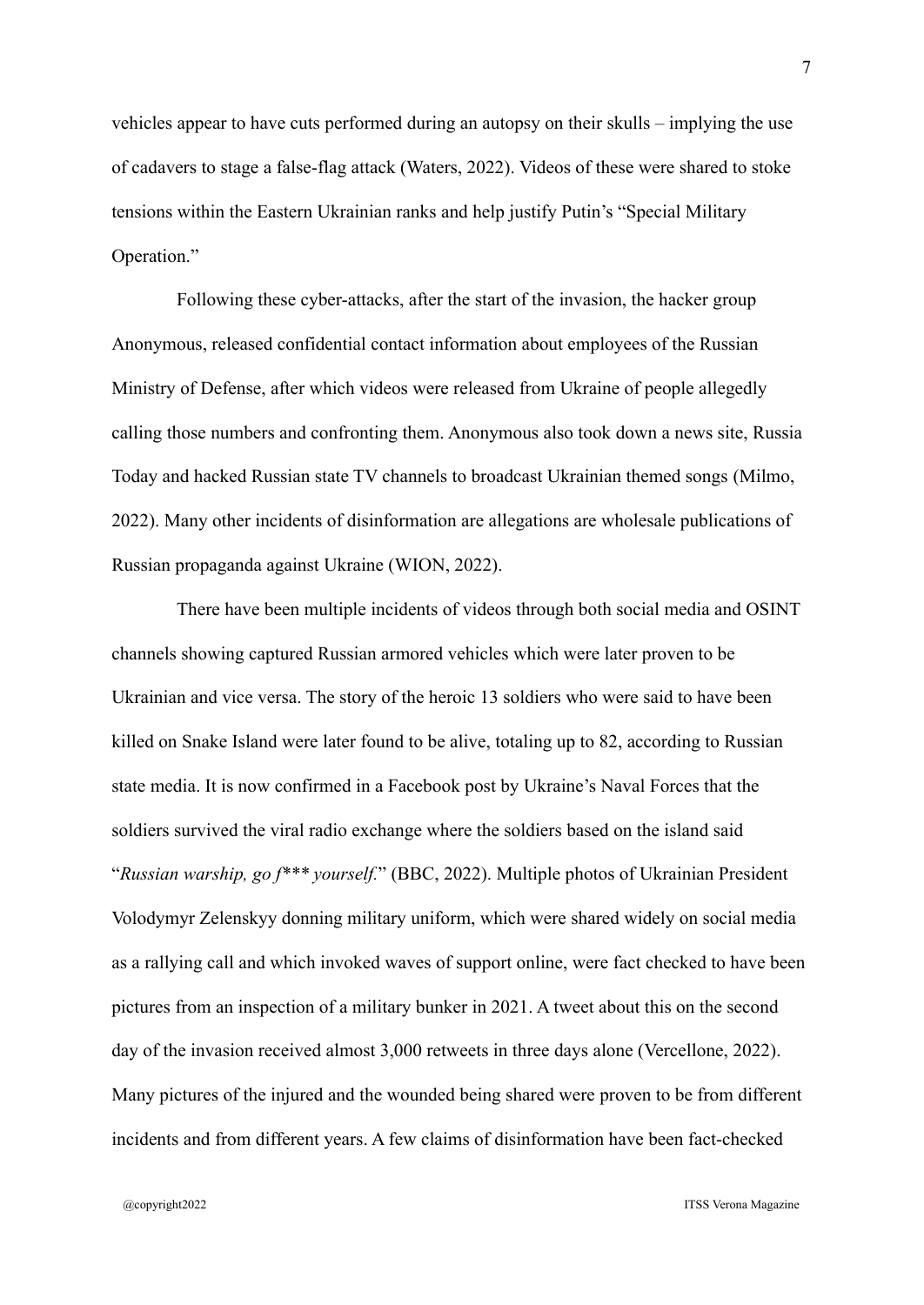while others are still out in the wild (Reuters, 2022). Meanwhile, many of these pictures and videos become the basis of what we see of the war and of how we see it progressing. Multiple narratives of this sort have been pushed by official sources, which implies that it is intentional and pushed forward by the state. Some of the most famous incidents of online disinformation - intentional, unintentional or ambiguous - are about the narratives of the Ghost of Kyiv, the Bucha massacre and the Kramatorsk railway station bombing.

The video of the Ghost of Kyiv was about a Mig-29 pilot who allegedly shot multiple Russian jets, six of them according to a few reports. In one viral video which shows the Mig chases and shoots down another plane, it was alleged that this was the Ghost of Kyiv and the video has Ukrainian narration. The video sequence, it was exposed later, was from the video game Digital Combat Simulator World. Former Ukrainian President Poroshenko posted the photo later of a helmeted pilot in a cockpit identifying him as the Ghost. The photo was revealed to be from three years back (Welle, 2022). After revealing that this video was from a video game, multiple social media accounts, mostly Western and American, reposted the videos regardless stating that they "*want to believe*" anyway.

Regarding the Bucha massacre, soon after details of the corpses lining the streets of Bucha were released, Russian Telegram channels were in an uproar, contesting the timelines mentioned, the positions of the corpses, the lack of decoloring of the corpses and accused Ukraine of staging the incident which would result in the obvious interpretation of it being a mass execution event. While most of these Russian claims have been argued to be false by Bellingcat (Higgins, 2022), this goes to show that *if* the incident were staged by the Ukrainians, like the Russians had accused, it proves to be a very effective disinformation campaign. On the other hand, most Russian Telegram channels, which seem to be the primary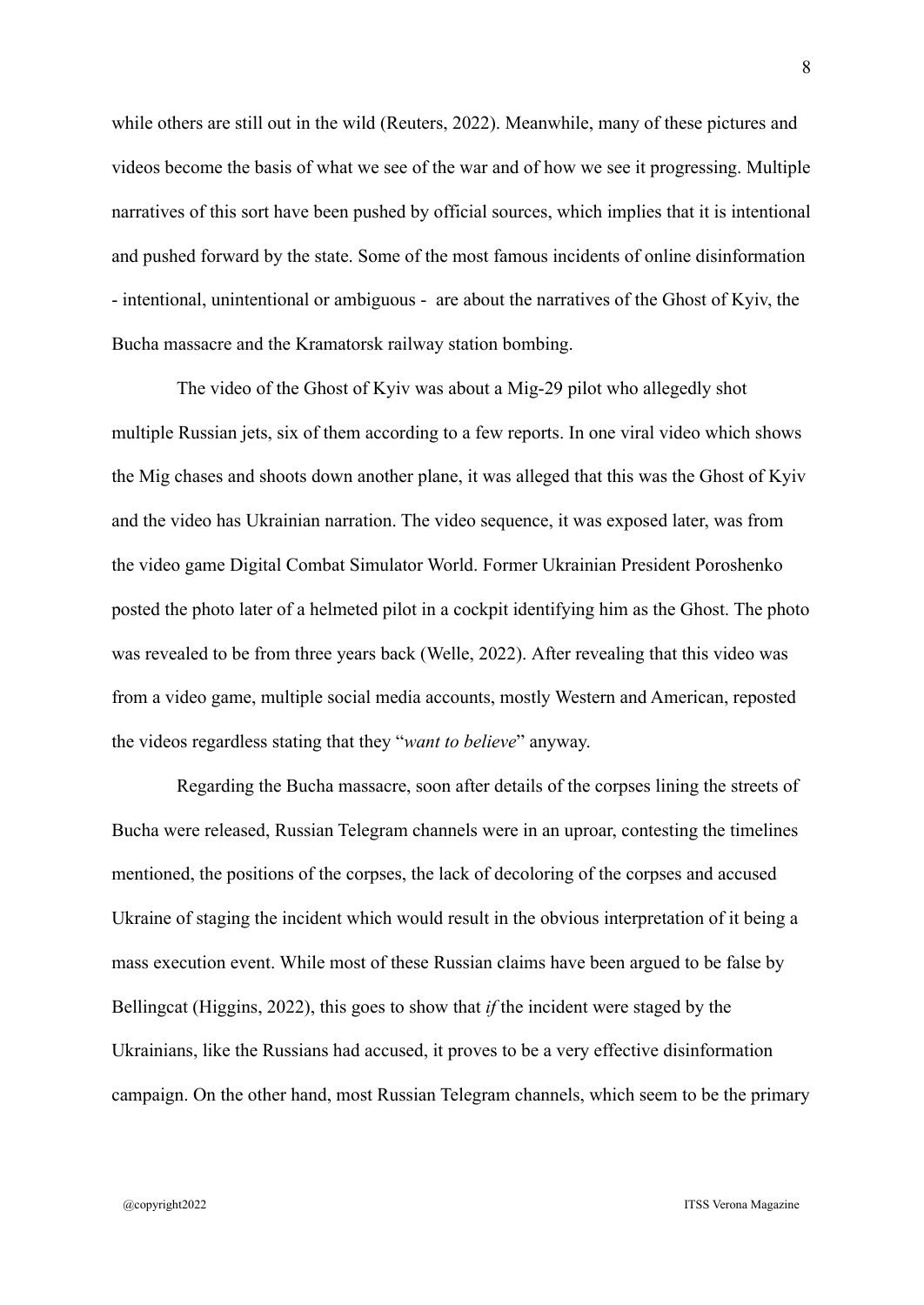source of dispersion of on-the-ground media and deduction of media, have stopped short of the counter-claims to the initial Russian claims.

The latest controversial event of significant political attention after Bucha has been the Kramatorsk railway station bombing by cluster munitions. The recent bombing of the railway station in Kramatorsk was carried out by a Tochka missile and more specifically, the Scarab-B variant of the Tochka called the Tochka-U. Ukrainian media immediately blamed and asserted that the attack was by the Russians with their Iskandr missiles (Ukrayinska Pravda, 2022). This was soon proven false after images of the remnants of the missile proved it to be a Tochka missile. The Russians immediately blamed the Ukrainians citing that Ukrainians used Tochka missiles elsewhere while the Russians have phased out the Tochka missiles in favour of the Iskandr missiles (TASS, 2022). This was soon met with Ukrainian claims that Russians were seen using Tochka missiles in the region as well, which is completely realistic (Ukrinform, 2022b). Ukrainians have previously claimed that pervious attacks in Donetsk on March 14 carried out with Tochka missileswere Russian strikes based on the the direction in which the remnants of the missile were lying in which was the same argument that the Russians are using to claim the strike on Kramatorsk was from the Ukrainian forces (Ukrinform, 2022a). While the general consensus is that the strike on Kramatorsk was Russian, given that the methodology of the analysing information from the strike on Donetsk on March 14 and the one on Kramatorsk are the same, this gives the Russian claim that the missile came from Ukrainian held territory some legitimacy. While still shrouded in mystery at the time of writing and not easily conclusive, this shows the effect of disinformation and misinformation on either belligerents' populations and if successful on winning the global trust whilst still controversial, shows how verifying information from traditional fact-checkers becomes exponentially difficult.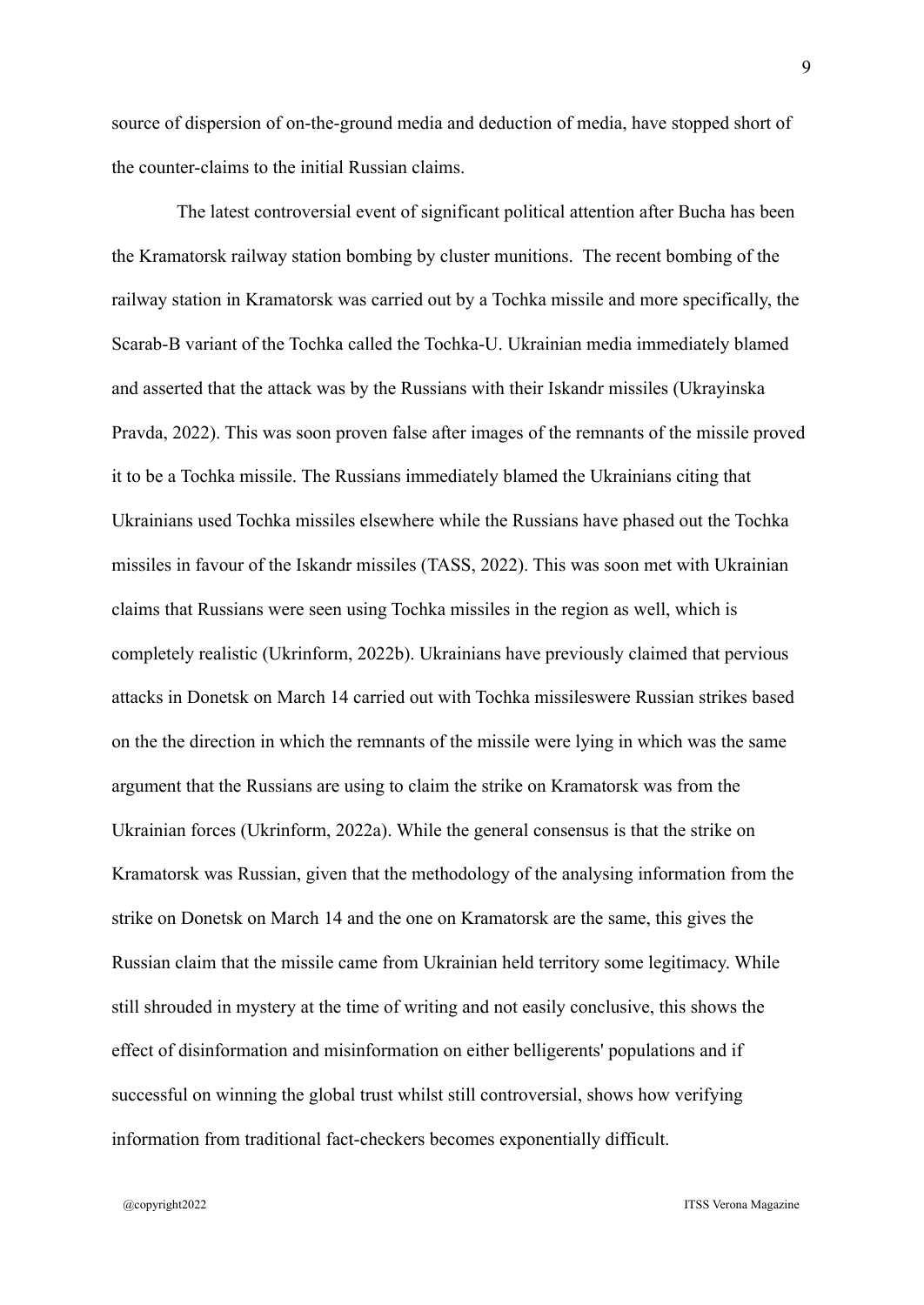#### **Conclusion**

Scholars like Thomas Rid have used Clausewitz to argue against the notion of a "cyber war" because of the lack of politically strategic and military tactical objective gained whereas there seems to be more anonymous protest through disruption, espionage and subversion and the lack of lethality resulting directly from a cyber-attack (Rid, 2012). The Tallinn Manual 2.0, released in 2017 however, has in its foreword in a reference to the 2007 Bronze soldier incident, "*In retrospect, these were fairly mild and simple DDoS attacks, far less damaging than what has followed. Yet it was the first time one could apply the Clausewitzian dictum: War is the continuation of policy by other means*". The more that states back cyber-attacks, or there exists a widespread counter-narrative , and attacks of a disruptive and/or subversive nature in tandem with conventional armed conflicts, these take on a political role, however anonymous or decentralized they may be as they attack/feed the legitimacy of a political narrative - thus the legitimacy of subsequent military action and vice versa. Thomas Rid argues that cyber-attacks are not acts of "war" in the Clausewitzian sense because they are never at once all three: instrumental, tactically, physically violent and politically motivated. However, given the decentralized nature, in terms of morale, even though it may lack direct physical violence, it could arguably be effective in the strategic sense and directly contributive to the war. It could be used as a decentralized tool of war, where rhetoric, narrative and propaganda are not merely in order to shape public opinion in the long term, but also tactically, used to fudge the perception of an incident for a limited period of time immediately. The only difference is that, here, instead of providing a mirage or an illusion to a particular enemy, this is done collectively and unintentionally to both boost and deteriorate morale across the board and even globally. (Dis)information here is shared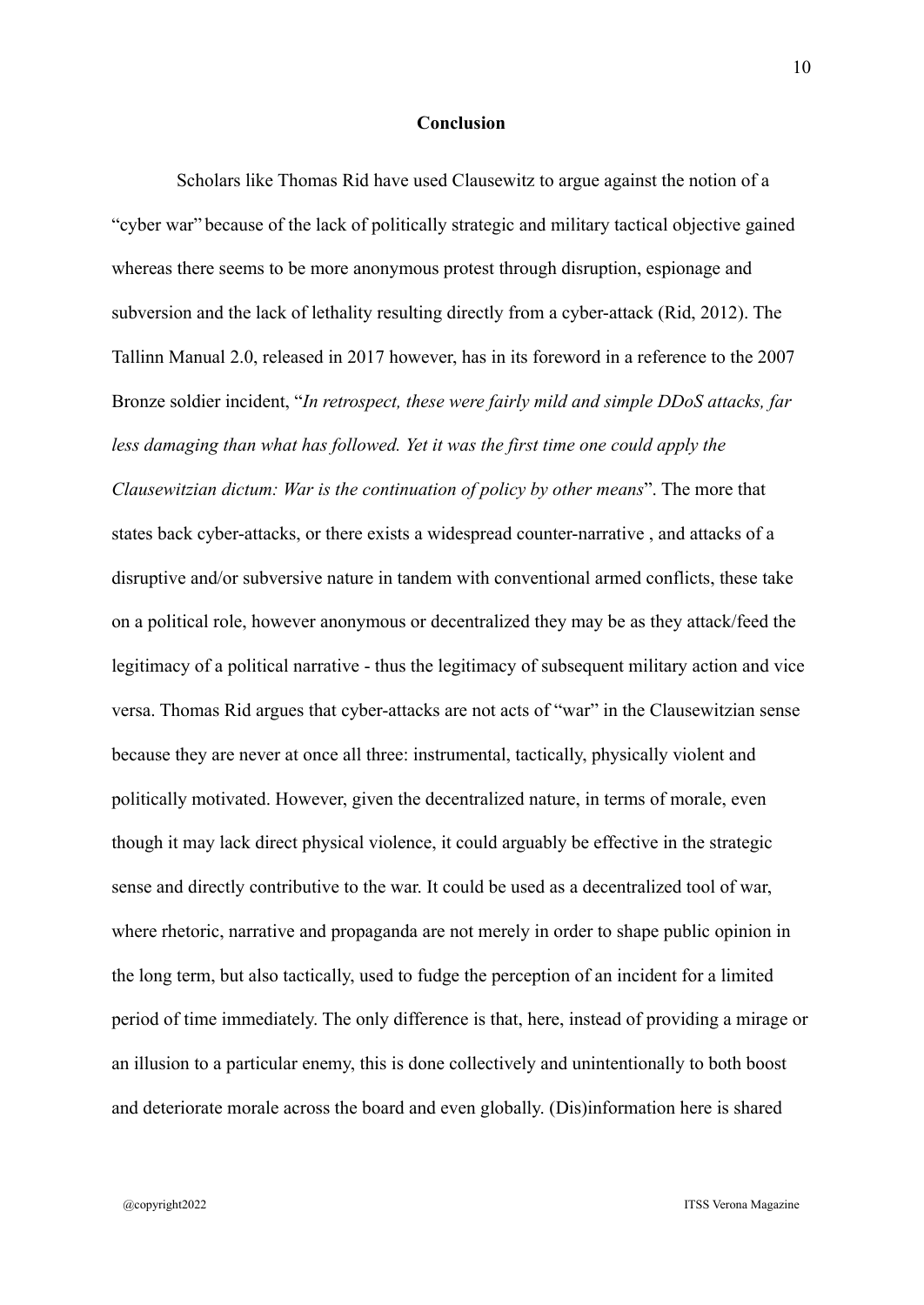intentionally or unintentionally to an extent where it is widely shared and thus taken to be a truth by consensus, thus delegitimizing even *questions about* a counter-narrative.

This, coincidentally, is complemented by the Russian Gerasimov doctrine.

Given the role cyber-attacks play in terms of disruption and digital chaos, digital disinformation is beginning to rear its head as a significant tool in the cyber realm as a tool of affecting morale – rather than mere digital blindness – and narrative. While independent reporting services and false messages can be used to spread a false narrative fast, fudged images and videos and deepfakes can lend image and video data itself, even absent of narrative, to be subversive unless subjected to reverse engineering, by which time, it would've been a conflicted topic of discussion anyway. This, with the increased reaction times of news agencies, and social media and the self-feeding panic disinformation can wreak, combating it, is crucial for both participants of a conflict and for observers outside trying to sift through fudged data, hearsay and sponsored narratives to arrive at what could be closest to the truth of the situation on the ground. And even if these attacks do not constitute "cyber war" as Rid argues, the role of the cyber realm, in disrupting state media (narrative-pushers), distributing disinformation and false or convenient narratives, directly affects morale of the troops on the ground and of the public at home. Whether they qualify within the nomenclature of cyberwar or not, the importance of reverse engineering images and videos and the intensity of OSINT work will and must increase to put these offshoots of different narratives from ambiguous information, in check. As described by Tom Sear, since the attack on Estonia in 2007, internet-based incursions have escalated but the targets have become more diffused. He stated that "*Direct attacks on a nation's defence forces, while more threatening, may in the future be less common than those that target information and*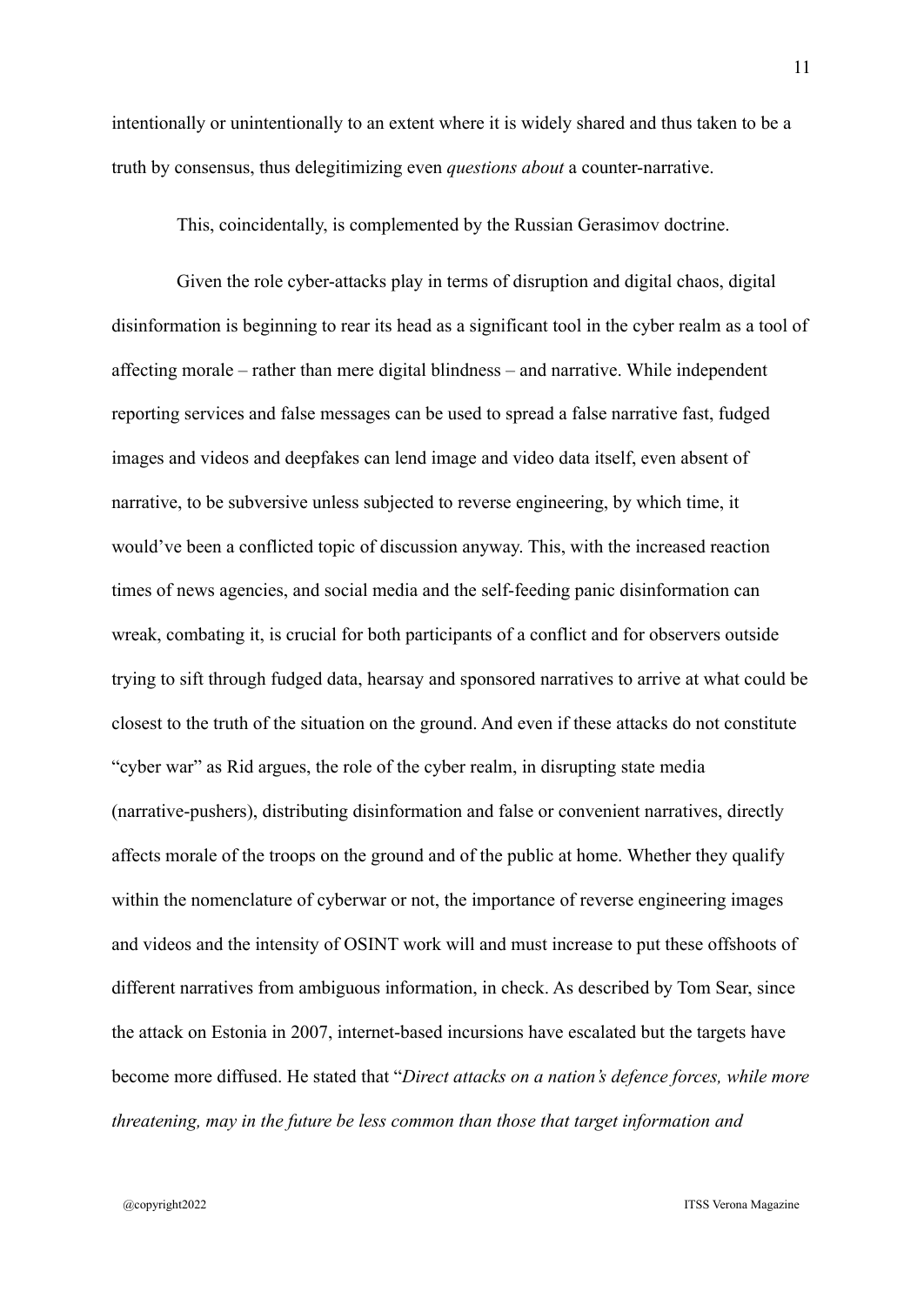*opinion*" (Sear, 2017). Given reported Russian logistical failure in the ongoing invasion, and initial reports of low morale among the Russian ranks, disinformation further affects said morale and subsequently affects the different public perceptions of the legitimacy surrounding the conflict (INEWS, 2022). Disinformation in general, like urban legends and assertions of atrocities committed by either side as the conflict is going on is very difficult because of the fog of war and vested interests of the media outlets involved.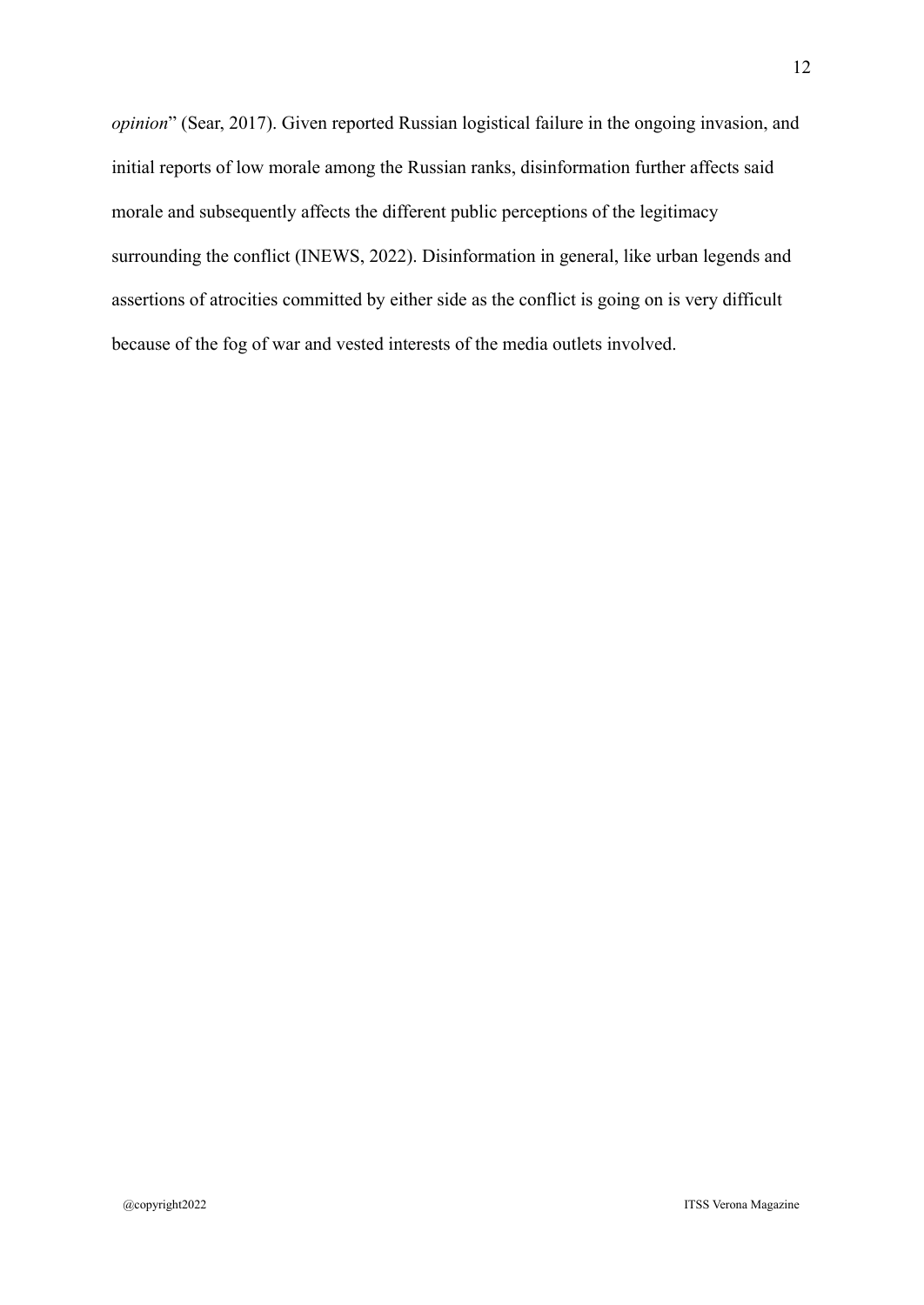### **Reference list**

- BBC. (2022, February 28). Snake Island: Ukraine says troops who swore at Russian warship are alive. *BBC News*. <https://www.bbc.com/news/world-europe-60554959>
- CNN, S. L., Anastasia Graham-Yooll, Tim Lister and Matthew Chance. (2022, February 16). *Ukraine cyberattack is largest of its kind in country's history, says official*. CNN. [https://edition.cnn.com/2022/02/16/europe/ukraine-cyber-attack-denial-service-intl/in](https://edition.cnn.com/2022/02/16/europe/ukraine-cyber-attack-denial-service-intl/index.html) [dex.html](https://edition.cnn.com/2022/02/16/europe/ukraine-cyber-attack-denial-service-intl/index.html)
- Davis, J. (2007, August 21). *Hackers Take Down the Most Wired Country in Europe*. Wired. <https://www.wired.com/2007/08/ff-estonia/>
- Estonia fines man for "cyber war." (2008, January 25). *News.bbc.co.uk*. <http://news.bbc.co.uk/2/hi/technology/7208511.stm>
- Higgins, E. (2022, April 4). *Russia's Bucha "Facts" Versus the Evidence*. Bellingcat. [https://www.bellingcat.com/news/2022/04/04/russias-bucha-facts-versus-the-evidence](https://www.bellingcat.com/news/2022/04/04/russias-bucha-facts-versus-the-evidence/) [/](https://www.bellingcat.com/news/2022/04/04/russias-bucha-facts-versus-the-evidence/)
- INEWS. (2022, March 6). *Morale of Russian troops is being hit due to "mess" of Ukrainian invasion, military chief says*. Inews.co.uk. [https://inews.co.uk/news/morale-of-russian-troops-is-being-hit-due-to-mess-of-ukraini](https://inews.co.uk/news/morale-of-russian-troops-is-being-hit-due-to-mess-of-ukrainian-invasion-military-chief-says-1500783) [an-invasion-military-chief-says-1500783](https://inews.co.uk/news/morale-of-russian-troops-is-being-hit-due-to-mess-of-ukrainian-invasion-military-chief-says-1500783)
- Milmo, D. (2022, February 27). *Anonymous: the hacker collective that has declared cyberwar on Russia*. The Guardian. [https://www.theguardian.com/world/2022/feb/27/anonymous-the-hacker-collective-th](https://www.theguardian.com/world/2022/feb/27/anonymous-the-hacker-collective-that-has-declared-cyberwar-on-russia) [at-has-declared-cyberwar-on-russia](https://www.theguardian.com/world/2022/feb/27/anonymous-the-hacker-collective-that-has-declared-cyberwar-on-russia)
- Newsource, C. N. N. (2022, January 14). *Cyberattack hits Ukraine government websites*. KESQ[.https://kesq.com/news/2022/01/14/massive-cyber-attack-hits-ukraine-governm](https://kesq.com/news/2022/01/14/massive-cyber-attack-hits-ukraine-government-websites/) [ent-websites/](https://kesq.com/news/2022/01/14/massive-cyber-attack-hits-ukraine-government-websites/)
- Reuters. (2022, March 4). Fact Check-Photo of Ukrainian woman injured in shelling attack was captured on Feb. 24. *Reuters*. <https://www.reuters.com/article/factcheck-ukraine-chuhuiv-idUSL2N2V70MK>
- Rid, T. (2012). Cyber War Will Not Take Place. *Journal of Strategic Studies*, *35*(1), 5–32. <https://doi.org/10.1080/01402390.2011.608939>
- *Russian Ambassador to Georgia: at least 2,000 people died in Tskhinvali*. (2008, August 9). Interfax.ru. <https://www.interfax.ru/russia/26124>
- Sear, T. (2017). *Cyber attacks ten years on: from disruption to disinformation*. The Conversation.[https://theconversation.com/cyber-attacks-ten-years-on-from-disruption](https://theconversation.com/cyber-attacks-ten-years-on-from-disruption-to-disinformation-75773)[to-disinformation-75773](https://theconversation.com/cyber-attacks-ten-years-on-from-disruption-to-disinformation-75773)